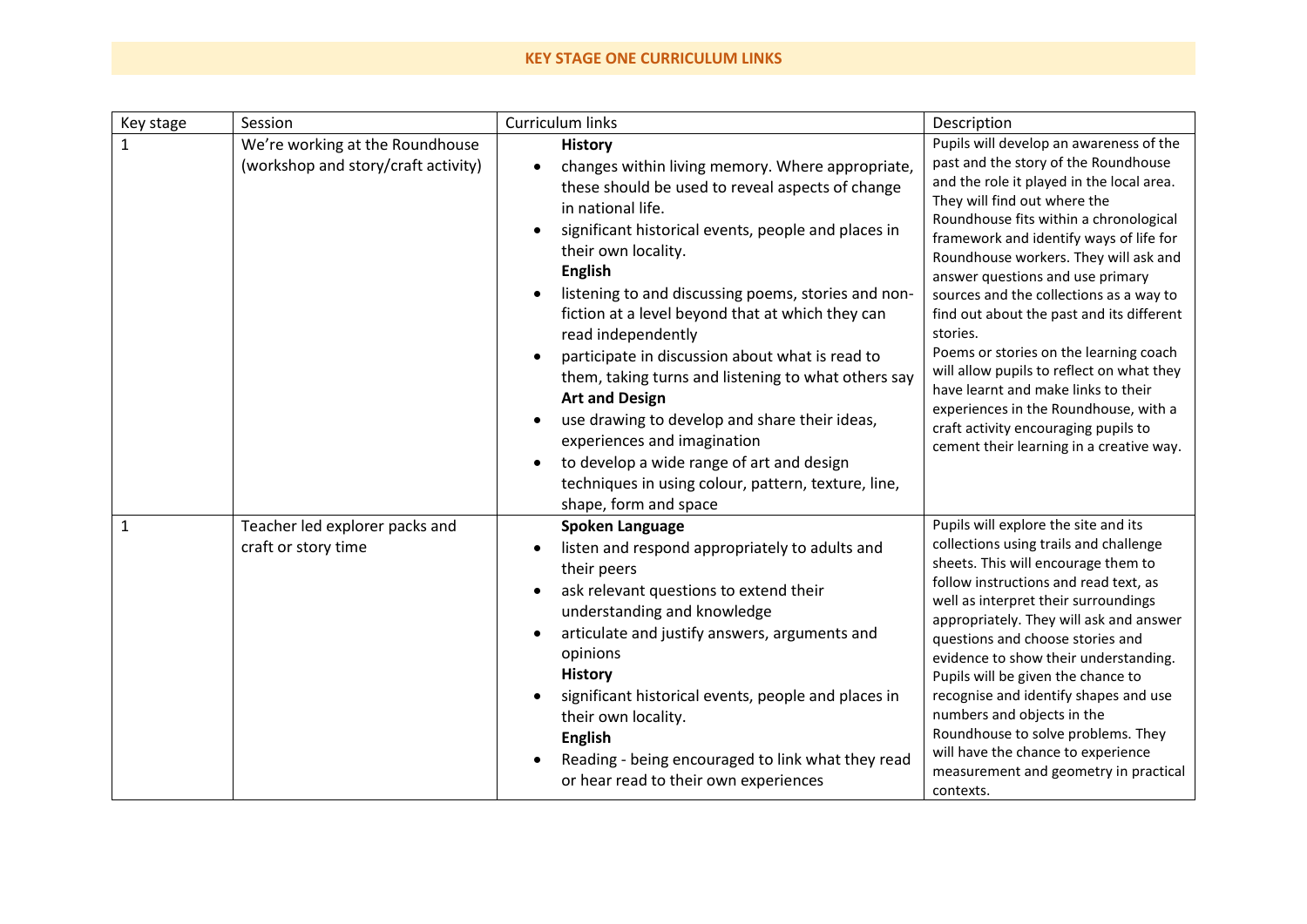## **KEY STAGE ONE CURRICULUM LINKS**

|              |                                     | <b>Mathematics</b><br>pupils develop confidence and mental fluency with<br>whole numbers, counting and place value<br>recognise, describe, draw, compare and sort<br>$\bullet$<br>different shapes<br>know the number bonds to 20 and be precise in<br>using and understanding place value                                                                                                                                                                                                                                                                                                                                                                                                                                                                                                                                                                                                           | They will use images of objects to help<br>answer questions and identify clues<br>around the Roundhouse, in turn<br>developing their inferential skills and<br>ability to work in groups.                                                                                                                                                                                                                                                                                                                                                                                                                                                                                                                                                                                                       |
|--------------|-------------------------------------|------------------------------------------------------------------------------------------------------------------------------------------------------------------------------------------------------------------------------------------------------------------------------------------------------------------------------------------------------------------------------------------------------------------------------------------------------------------------------------------------------------------------------------------------------------------------------------------------------------------------------------------------------------------------------------------------------------------------------------------------------------------------------------------------------------------------------------------------------------------------------------------------------|-------------------------------------------------------------------------------------------------------------------------------------------------------------------------------------------------------------------------------------------------------------------------------------------------------------------------------------------------------------------------------------------------------------------------------------------------------------------------------------------------------------------------------------------------------------------------------------------------------------------------------------------------------------------------------------------------------------------------------------------------------------------------------------------------|
| $\mathbf{1}$ | People of the Industrial Revolution | <b>History</b><br>the lives of significant individuals in the past who<br>have contributed to national and international<br>achievements.<br>significant historical events, people and places in<br>their own locality.<br><b>Spoken Language</b><br>listen and respond appropriately to adults and<br>their peers.<br>participate in discussions and debates.<br>ask relevant questions to extend their<br>understanding and knowledge.<br>articulate and justify answers, arguments and<br>$\bullet$<br>opinions.<br>consider and evaluate different viewpoints,<br>attending to and building on the contributions of<br>others.<br><b>Science</b><br>Working Scientifically - ask simple questions and<br>$\bullet$<br>recognise that they can be answered in different<br>ways. Observe closely, using simple equipment.<br>Use their observations and ideas to suggest<br>answers to questions. | Children will be introduced to several<br>important local people who had an<br>impact during the Industrial Revolution,<br>including George Stevenson and George<br>and Richard Barrow. They should ask<br>and answer questions, choosing and<br>using parts of stories and other sources<br>to show that they know and understand<br>key features of what they did. Through<br>discussions and debates, they should<br>understand some of the ways in which<br>we find out about the past and identify<br>different ways in which it is<br>represented.<br>Children will then be challenged to<br>create their own railway structures<br>using construction kits and be taken<br>around the STEM exhibition to find out<br>about scientific discoveries and how<br>they helped the Roundhouse. |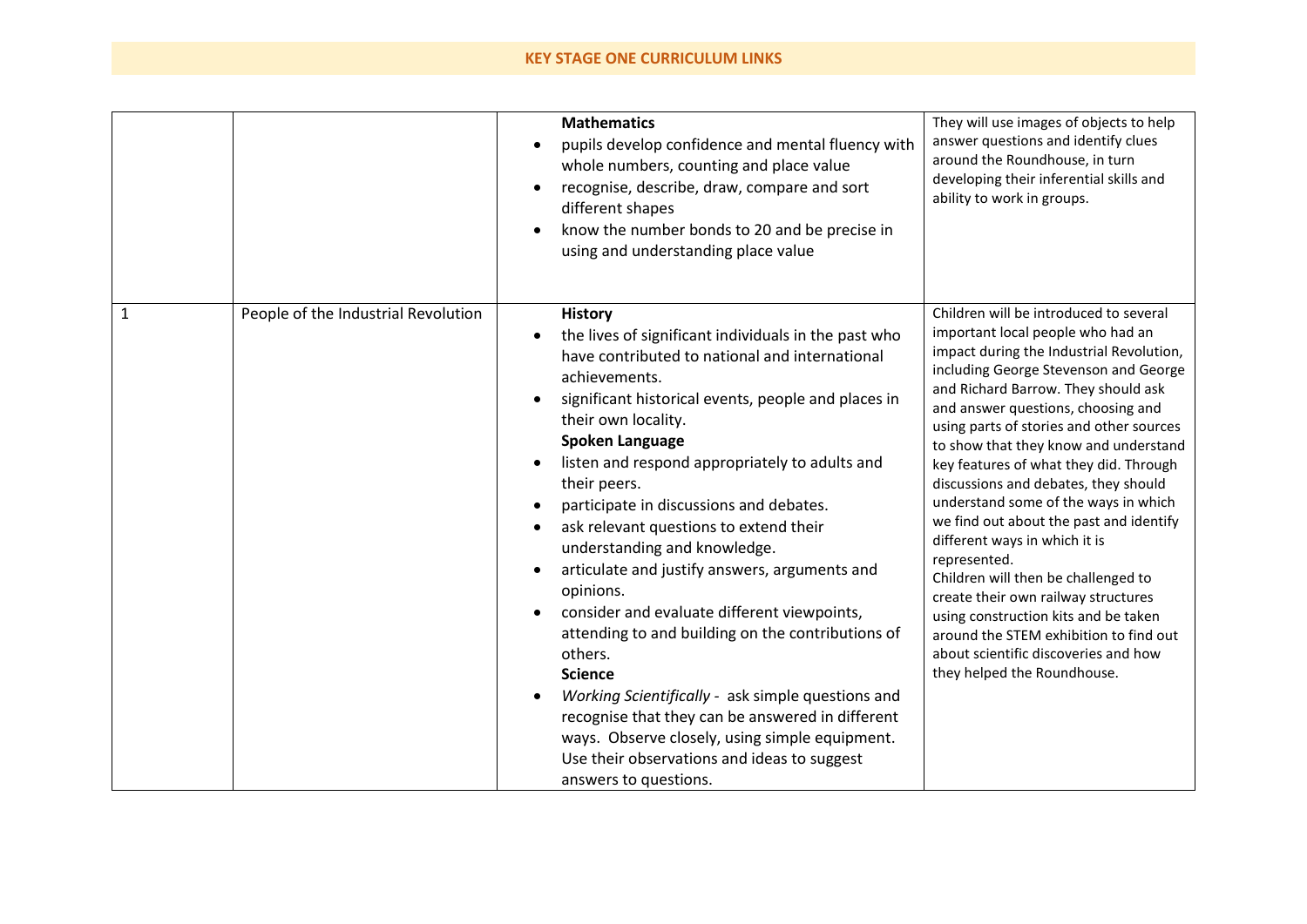## **KEY STAGE ONE CURRICULUM LINKS**

| $\mathbf{1}$ | Stories and Poems on the Learning | <b>Spoken Language</b>                              | Children will listen and respond to                                       |
|--------------|-----------------------------------|-----------------------------------------------------|---------------------------------------------------------------------------|
|              | Coach                             | participate in discussions, presentations,          | stories and poems in an exciting                                          |
|              |                                   | performances, role play, improvisations and         | environment on the Learning Coach.                                        |
|              |                                   | debates.                                            | Their experiences can be used as a                                        |
|              |                                   | listen and respond appropriately to adults and      | stimulus for creative writing during                                      |
|              |                                   | their peers.                                        | their visit, to be continued on their                                     |
|              |                                   | <b>Reading</b>                                      | return to the classroom.<br>We can provide a range of stories and         |
|              |                                   | listening to and discussing a wide range of poems,  | poems to be read and performed using                                      |
|              |                                   | stories and non-fiction at a level beyond that at   | different resources. Children will be                                     |
|              |                                   | which they can read independently.                  | encouraged to plan for writing back in                                    |
|              |                                   | being encouraged to link what they read or hear     | the classroom through sharing ideas,                                      |
|              |                                   | read to their own experiences                       | exploring their surroundings and                                          |
|              |                                   | recognising and joining in with predictable phrases | igniting their imaginations.                                              |
|              |                                   | discussing the significance of the title and events |                                                                           |
|              |                                   | making inferences on the basis of what is being     |                                                                           |
|              |                                   | said and done                                       |                                                                           |
|              |                                   | answering and asking questions                      |                                                                           |
| $\mathbf{1}$ | The Science of Transport          | <b>Science</b>                                      | NB: Teachers must choose between a                                        |
|              |                                   | Plants, Everyday Materials (Year 1)                 | wildlife walk or a forces/materials                                       |
|              |                                   | Plants, Living things and their Habitats, Everyday  | session for the afternoon at the canal.                                   |
|              |                                   | Materials and their Uses (Year 2)                   | This will alter the curriculum links                                      |
|              |                                   |                                                     | accordingly.                                                              |
|              |                                   |                                                     | Children will find out about the                                          |
|              |                                   |                                                     | different materials used in the                                           |
|              |                                   |                                                     | Roundhouse and discover why they                                          |
|              |                                   |                                                     | were used. Through challenges and                                         |
|              |                                   |                                                     | demonstrations, pupils will get the<br>chance to ask simple questions and |
|              |                                   |                                                     | recognise that they can be answered in                                    |
|              |                                   |                                                     | different ways. Children will have the                                    |
|              |                                   |                                                     | chance to explore the collections and                                     |
|              |                                   |                                                     | identify and classify different materials                                 |
|              |                                   |                                                     | used to construct them. Pupils will be                                    |
|              |                                   |                                                     | presented with challenges to use the                                      |